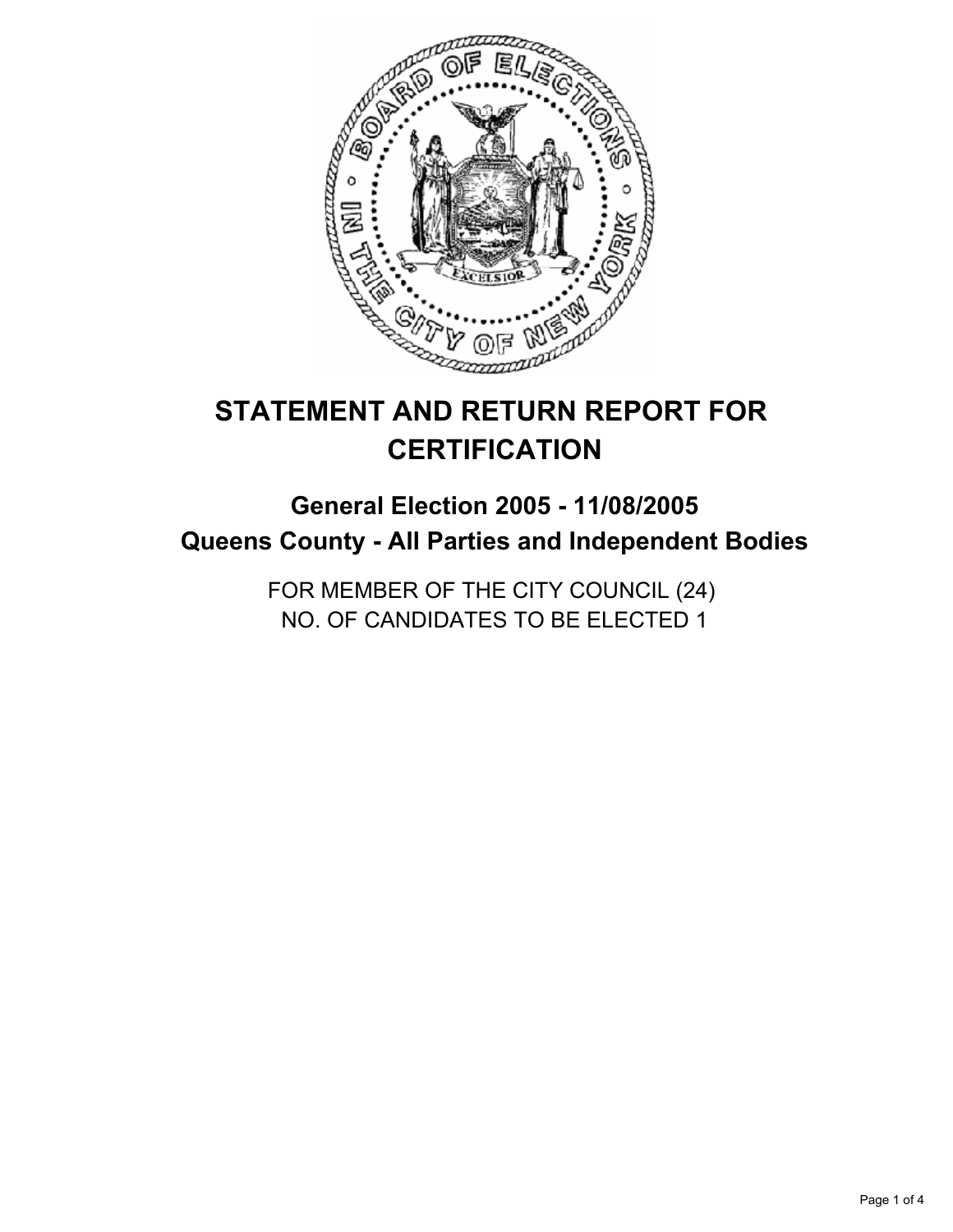

#### **ASSEMBLY DISTRICT 22**

| <b>PUBLIC COUNTER</b>              | 268 |
|------------------------------------|-----|
| <b>EMERGENCY</b>                   |     |
| ABSENTEE/MILITARY                  | 5   |
| AFFIDAVIT                          | 4   |
| <b>TOTAL BALLOTS</b>               | 277 |
| STEPHEN LYNCH (REPUBLICAN)         | 43  |
| JAMES F GENNARO (DEMOCRATIC)       | 137 |
| RENEE LOBO (INDEPENDENCE)          | 19  |
| JAMES F GENNARO (WORKING FAMILIES) | 15  |
| <b>TOTAL VOTES</b>                 | 214 |
| <b>UNRECORDED</b>                  | 63  |

## **ASSEMBLY DISTRICT 24**

| <b>PUBLIC COUNTER</b>              | 2,944 |
|------------------------------------|-------|
| <b>EMERGENCY</b>                   | 20    |
| ABSENTEE/MILITARY                  | 55    |
| AFFIDAVIT                          | 28    |
| <b>TOTAL BALLOTS</b>               | 3,047 |
| STEPHEN LYNCH (REPUBLICAN)         | 409   |
| JAMES F GENNARO (DEMOCRATIC)       | 1,938 |
| RENEE LOBO (INDEPENDENCE)          | 164   |
| JAMES F GENNARO (WORKING FAMILIES) | 122   |
| <b>TOTAL VOTES</b>                 | 2,633 |
| <b>UNRECORDED</b>                  | 414   |

#### **ASSEMBLY DISTRICT 25**

| PUBLIC COUNTER                     | 8,262 |
|------------------------------------|-------|
| <b>EMERGENCY</b>                   | 0     |
| ABSENTEE/MILITARY                  | 183   |
| AFFIDAVIT                          | 105   |
| <b>TOTAL BALLOTS</b>               | 8,550 |
| STEPHEN LYNCH (REPUBLICAN)         | 997   |
| JAMES F GENNARO (DEMOCRATIC)       | 5,135 |
| RENEE LOBO (INDEPENDENCE)          | 587   |
| JAMES F GENNARO (WORKING FAMILIES) | 296   |
| <b>TOTAL VOTES</b>                 | 7,015 |
| <b>UNRECORDED</b>                  | 1,535 |

#### **ASSEMBLY DISTRICT 27**

| PUBLIC COUNTER                     | 10,199 |
|------------------------------------|--------|
| <b>EMERGENCY</b>                   | 38     |
| ABSENTEE/MILITARY                  | 247    |
| AFFIDAVIT                          | 87     |
| <b>TOTAL BALLOTS</b>               | 10,571 |
| STEPHEN LYNCH (REPUBLICAN)         | 1,080  |
| JAMES F GENNARO (DEMOCRATIC)       | 6,681  |
| RENEE LOBO (INDEPENDENCE)          | 550    |
| JAMES F GENNARO (WORKING FAMILIES) | 314    |
| <b>TOTAL VOTES</b>                 | 8,625  |
| <b>UNRECORDED</b>                  | 1.946  |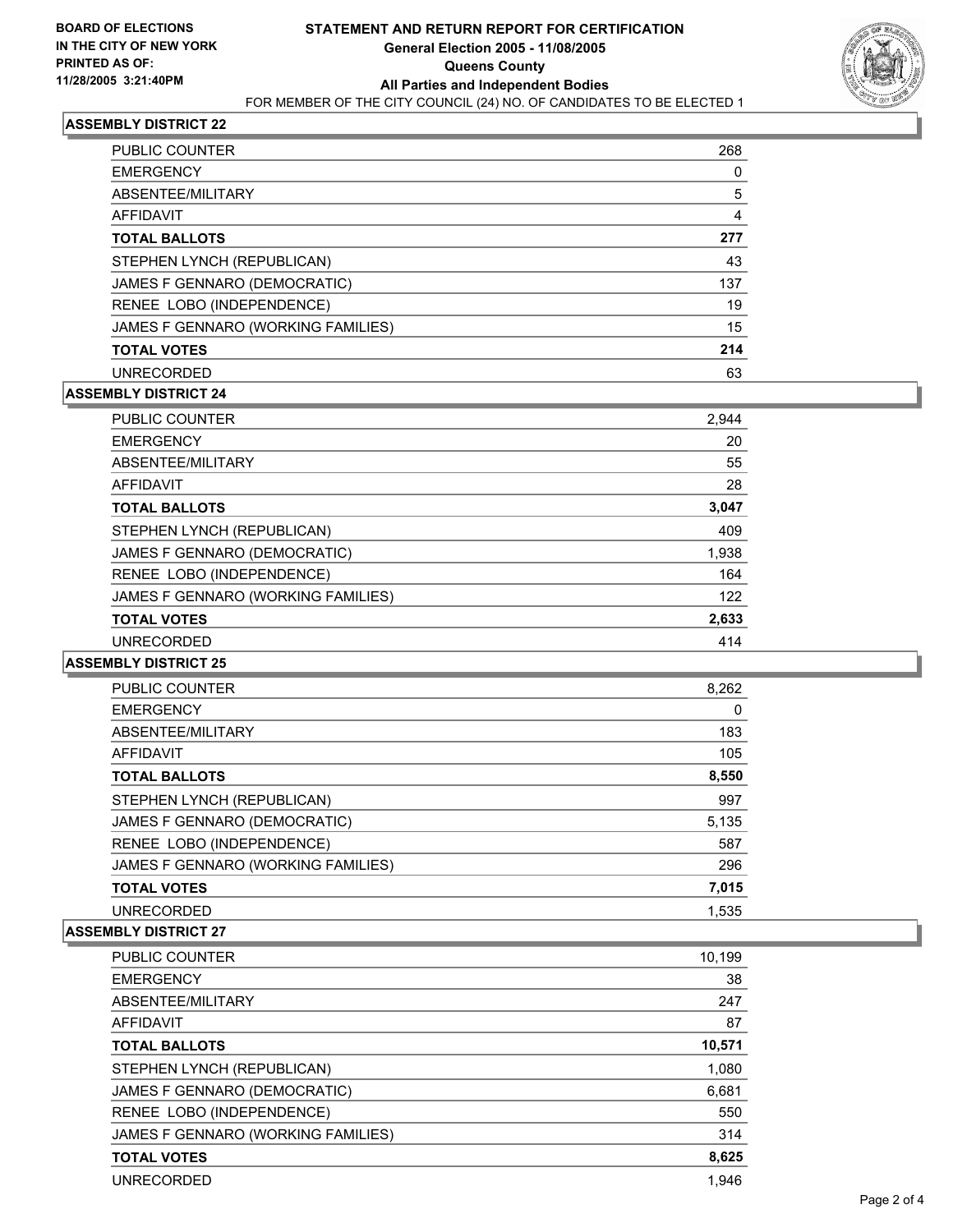

## **ASSEMBLY DISTRICT 28**

| <b>PUBLIC COUNTER</b>              | 83 |
|------------------------------------|----|
| <b>EMERGENCY</b>                   |    |
| ABSENTEE/MILITARY                  | 2  |
| AFFIDAVIT                          |    |
| <b>TOTAL BALLOTS</b>               | 88 |
| STEPHEN LYNCH (REPUBLICAN)         | 11 |
| JAMES F GENNARO (DEMOCRATIC)       | 49 |
| RENEE LOBO (INDEPENDENCE)          | 6  |
| JAMES F GENNARO (WORKING FAMILIES) |    |
| <b>TOTAL VOTES</b>                 | 67 |
| <b>UNRECORDED</b>                  | 21 |
|                                    |    |

## **ASSEMBLY DISTRICT 29**

| <b>PUBLIC COUNTER</b>              | 737 |
|------------------------------------|-----|
| <b>EMERGENCY</b>                   | 0   |
| ABSENTEE/MILITARY                  | 12  |
| <b>AFFIDAVIT</b>                   | 5   |
| <b>TOTAL BALLOTS</b>               | 754 |
| STEPHEN LYNCH (REPUBLICAN)         | 77  |
| JAMES F GENNARO (DEMOCRATIC)       | 434 |
| RENEE LOBO (INDEPENDENCE)          | 48  |
| JAMES F GENNARO (WORKING FAMILIES) | 9   |
| <b>TOTAL VOTES</b>                 | 568 |
| <b>UNRECORDED</b>                  | 186 |

#### **ASSEMBLY DISTRICT 32**

| <b>PUBLIC COUNTER</b>              | 1,487 |  |
|------------------------------------|-------|--|
| <b>EMERGENCY</b>                   |       |  |
| ABSENTEE/MILITARY                  | 30    |  |
| AFFIDAVIT                          | 16    |  |
| <b>TOTAL BALLOTS</b>               | 1,533 |  |
| STEPHEN LYNCH (REPUBLICAN)         | 115   |  |
| JAMES F GENNARO (DEMOCRATIC)       | 897   |  |
| RENEE LOBO (INDEPENDENCE)          | 105   |  |
| JAMES F GENNARO (WORKING FAMILIES) | 26    |  |
| <b>TOTAL VOTES</b>                 | 1,143 |  |
| <b>UNRECORDED</b>                  | 390   |  |

#### **ASSEMBLY DISTRICT 35**

| <b>PUBLIC COUNTER</b>              | 583 |
|------------------------------------|-----|
| <b>EMERGENCY</b>                   | 0   |
| ABSENTEE/MILITARY                  | 12  |
| AFFIDAVIT                          | 3   |
| <b>TOTAL BALLOTS</b>               | 598 |
| STEPHEN LYNCH (REPUBLICAN)         | 104 |
| JAMES F GENNARO (DEMOCRATIC)       | 242 |
| RENEE LOBO (INDEPENDENCE)          | 91  |
| JAMES F GENNARO (WORKING FAMILIES) | 15  |
| <b>TOTAL VOTES</b>                 | 452 |
| UNRECORDED                         | 146 |